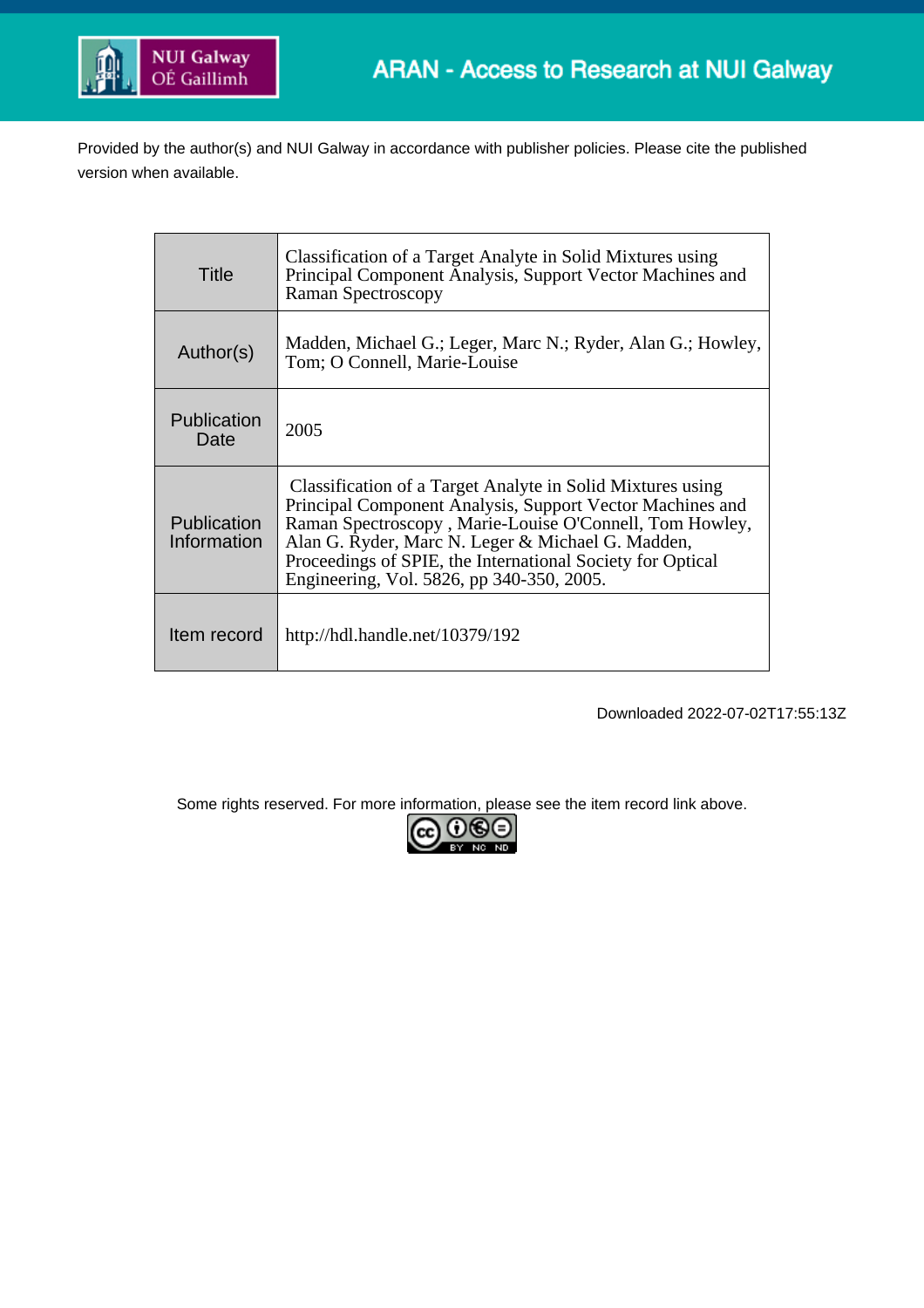# **Classification of a target analyte in solid mixtures using principal component analysis, support vector machines and Raman spectroscopy.**

Marie-Louise O'Connell,<sup>*a*</sup> Tom Howley,<sup>*b*</sup> Alan G. Ryder,<sup>*a*∗</sup> Marc N. Leger,<sup>*a*</sup> Michael G. Madden.<sup>*b*</sup>

*<sup>a</sup>* Department of Chemistry/National Centre for Biomedical Engineering Sciences, National University of Ireland, Galway.

<sup>*b*</sup> Department of Information Technology, National University of Ireland, Galway.

# **ABSTRACT**

The quantitative analysis of illicit materials using Raman spectroscopy is of widespread interest for law enforcement and healthcare applications. One of the difficulties faced when analysing illicit mixtures is the fact that the narcotic can be mixed with many different cutting agents. This obviously complicates the development of quantitative analytical methods. In this work we demonstrate some preliminary efforts to try and account for the wide variety of potential cutting agents, by discrimination between the target substance and a wide range of excipients. Near-infrared Raman spectroscopy (785 nm excitation) was employed to analyse 217 samples, a number of them consisting of a target analyte (acetaminophen) mixed with excipients of different concentrations by weight. The excipients used were sugars (maltose, glucose, lactose, sorbitol), inorganic materials (talcum powder, sodium bicarbonate, magnesium sulphate), and food products (caffeine, flour). The spectral data collected was subjected to a number of pre-treatment statistical methods including first derivative and normalisation transformations, to make the data more suitable for analysis. Various methods were then used to discriminate the target analytes, these included Principal Component Analysis (PCA), Principal Component Regression (PCR) and Support Vector Machines.

**Keywords**: Raman, Spectroscopy, Forensic, Classification, Chemometrics, Support Vector Machines.

## **1. INTRODUCTION**

Many spectroscopic tools have been incorporated into the field of forensic analyses.<sup>1,2</sup> Since the early 1990's, technological advances in electronics; as well as materials have catapulted analytical methods, which were previously laboratory based into the field of in-situ investigations, one such method is Raman spectroscopy.<sup>3,4</sup> Based on the Raman effect, this technique provides a wealth of information about narcotic samples. Inelastically (or Raman) scattered light from a sample is analysed using a spectrometer and displayed in the form of a spectrum from which valuable information on the molecular structure and functional groups present may be obtained.<sup>5,6</sup> A change in the polarisability of a molecule is the only condition to be met for a substance to be Raman active. This requirement is unique to Raman spectroscopy and complimentary to IR spectroscopy, which requires a change in dipole moment for the substance to be IR active. <sup>8</sup> Although previously seen as simply a complimentary tool to IR spectroscopy, which was difficult to implement experimentally, technological advances such as diode lasers, sensitive CCD detectors, and inexpensive computing, have helped Raman spectroscopy to evolve into a rapid, non-contact, easily implemented technique. However, even with all these advances, the process of illicit narcotic analysis using Raman spectroscopy still faces several difficulties. Some of the materials used to bulk and/or bind narcotic active ingredients can be fluorescent thus obscuring the weaker Raman signal.<sup>9</sup> Using longer wavelength excitation minimises this effect but it still remains a problem in positive narcotic identification and quantification. In addition illicit narcotics can be mixed with several different excipients, all of which will have different Raman scattering efficiencies which can cause some (or all) of the Raman bands of the illicit narcotic to be obscured, making the process of identification or quantification more difficult.

<sup>∗</sup> alan.ryder@nuigalway.ie; phone 353-91-492943; fax 353-91-494596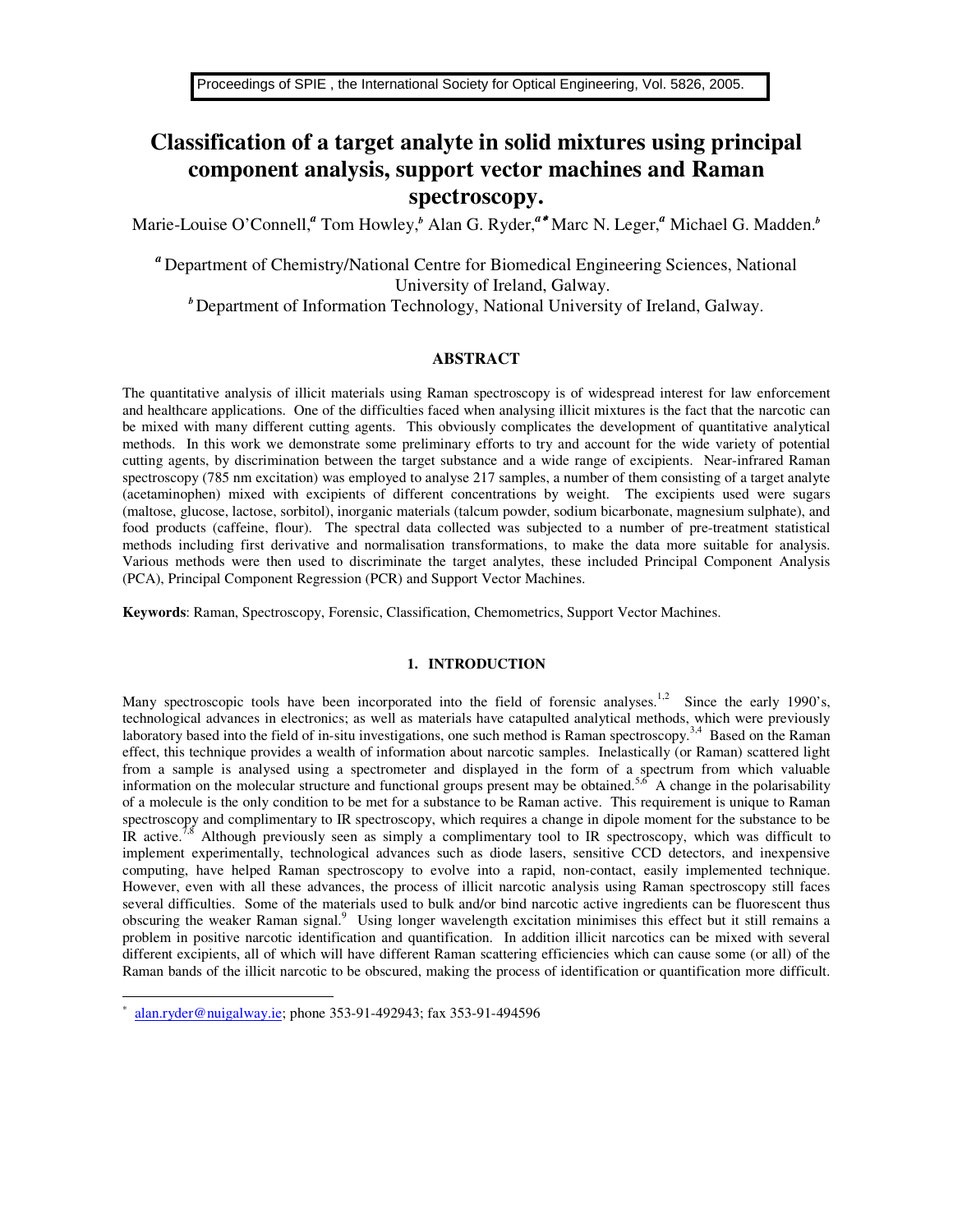The goal of this work is to determine the utility of Raman spectroscopy for identifying and quantifying the presence of a target analyte in solid mixtures. Specifically we aim to study the conditions that pertain to illicit narcotics where the mixtures can comprise of a wide range of different materials with a single analyte (e.g. cocaine). For Raman spectroscopy to be an effective tool in quantitative forensics analysis, it is necessary to demonstrate that it can deal with spectral differences due to sample variability; the principal variances encountered are baseline changes due to fluorescence/scatter, and overlapping Raman bands. To make use of Raman spectroscopy effectively, the use of multivariate analysis techniques is required to extract the maximum amount of practical information from the spectra, while taking into account the various interferences that are encountered in Raman spectroscopy.

In this work we investigate the efficacy of Raman spectroscopy and chemometrics for the identification and quantification of a target analyte in solid mixtures. We compare the efficiency of chemometric methods with machine learning (ML) techniques such as Support Vector Machine (SVM).

# **2. EXPERIMENTAL**

| <b>Excipient</b>   | <b>Abbreviation</b> |
|--------------------|---------------------|
| <b>Baby Powder</b> | <b>BP</b>           |
| Caffeine           | <b>CAF</b>          |
| Cellulose          | <b>CEL</b>          |
| Flour              | <b>FLO</b>          |
| Glucose            | <b>GLU</b>          |
| Lactose            | LAC                 |
| Magnesium Sulphate | Mg                  |
| Maltose            | <b>MAL</b>          |
| Sorbitol           | <b>SOR</b>          |
| Talc               | <b>TAL</b>          |

#### **Table 1: Abbreviations used for the excipients used in the study.**

#### **2.1. Apparatus and materials**

The target analyte for this model system was acetaminophen (4-acetamidophenol 98% – Acros Organics). The bulk of the excipients used were of reagent grade and procured from the Inorganic Chemistry Dept., NUIG and used as received. The sample set (see Table 2) consisted of the target analyte present in various concentrations, mixed with common narcotic excipients.<sup>9</sup> The dataset also contained a subset of pure inorganic materials. The target analyte and excipients were carefully weighed and mixed using an agate mortar and pestle, ensuring homogeneity throughout the sample. Samples were transferred to a sample holder, which comprised of 3 mm depth cylindrical holes drilled into 5 mm deep microscope sized stainless steel plate.

The data was collected using a Horiba Jobin Yvon Labram Infinity at 785nm excitation, within the range of 350-2000 cm<sup>-1</sup>. The near infrared laser was used to minimise the effects of fluorescent materials on the spectra. The data was viewed and collected through a x10 power objective. The exposure times of the mixtures were tailored to produce the optimal spectrum in a reasonable time; hence these intervals differed for different samples and concentrations. These times ranged from 3 to 30 seconds per scan depending on the sample being examined e.g. a strong Raman scatterer such as crystallised 4-nitroaniline had one of the lowest exposure times of 3 seconds as this was sufficient to obtain a spectrum with strong, well resolved peaks. A pure spectrum of naphthalene and a luminous intensity standard (SRM 2241) were taken for every three target-excipient samples examined. To reduce sampling effects (i.e. local inhomogeneity), each sample was analysed at sixty-four different places on the sample.<sup>10,11</sup> An eight by eight grid was used to take Raman spectra over a large area at each sample. Each set of sixty-four spectra were co-added, averaged and corrected for instrument response. For pure samples a sixteen-point grid (four by four) was used.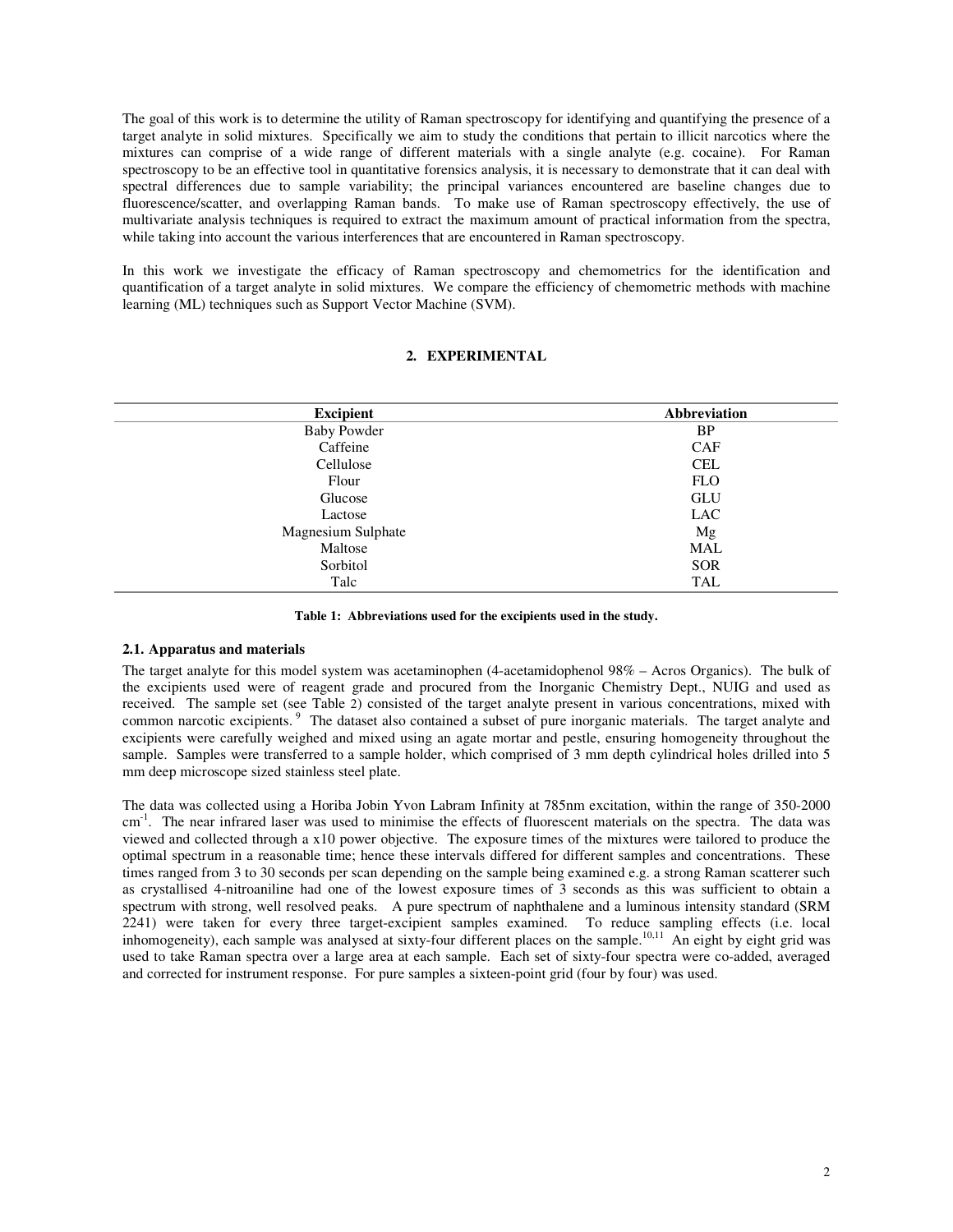|           |            |     |            |            | % ACETAMINOPHEN IN: |    |            |            |            |
|-----------|------------|-----|------------|------------|---------------------|----|------------|------------|------------|
| <b>BP</b> | <b>CAF</b> | CEL | <b>FLO</b> | <b>GLU</b> | LAC                 | MG | <b>MAL</b> | <b>SOR</b> | <b>TAL</b> |
| 50        | 50         | 50  | 50         | 50         | 50                  | 50 | 50         | 50         | 49         |
| 20        | 20         | 20  | 20         | 20         | 20                  | 20 | 19         | 20         | 20         |
|           | 15         | 5   | 15         | 15         | 15                  | 15 | 14         |            |            |
| 10        | 10         | 10  |            |            | 10                  | 10 | 10         | 10         |            |
|           |            |     |            |            |                     | Q  |            |            |            |
|           |            |     |            |            |                     |    |            |            |            |
|           |            |     |            |            |                     |    |            |            |            |
|           |            |     |            |            |                     |    |            |            |            |
|           |            |     |            |            |                     |    |            |            |            |
|           |            |     |            |            |                     |    |            |            |            |

**Table 2: Percentage of target (Acetaminophen) in each of the most common narcotic excipients.**

## **2.2. Software and hardware**

Chemometric analysis was performed using Unscrambler (Version 8.0 1986-2003 Camo Process AS, Oslo, Norway) multivariate analysis software package. All analyses were carried out on desktop PC's. A MATLAB (Version 7.0.0.19920 (R14), The Mathworks Inc.) code was specifically written for this data which both reduced (averaged) each set of sixty-four spectra to one whilst simultaneously correcting it for instrument response.<sup>7,12,13</sup> The full dataset comprised of 217 samples, which were then randomly shuffled before embarking on any data analysis.

## **2.3. Data Analysis**

Within the randomly shuffled dataset 22-fold, "leave 10 out" cross-validation is done on the data, using different classification algorithms. In cross-validation, the dataset is divided into 22 equal segments or folds, a model is built using all the data from folds 2 to 22, and this model is then used to predict the data from the first fold. Then, the second fold is left out of the training (which is now based on folds 1 and 3-22) and used as the test dataset – this process is repeated until all folds have been held out as a test set. In this way, the classification method is tested on all 217 samples of the dataset.

# **2.4. Chemometrics**

Principal component analysis (PCA) is a mathematical method that involves transforming a number of possibly correlated variables into a smaller number of uncorrelated variables or principal components. The first principal component accounts for the largest amount of variation in the data, the second component accounts for the second largest amount of variation, and so forth. Using the information provided by PCA analysis allows the building of an improved model, by identifying unwanted contributory effects such as background fluorescence and residual laser scatter. The dataset was subjected to four different types of pre-processing, as outlined in Table 3. In an attempt to remove the domination of the intense Raman scatterers in the sample set, a maximum normalisation was employed. If all samples are positive when the normalisation is applied, the maximum Raman band intensity is set at +1. This method divides each sample row by its maximum absolute value. Performing this step eliminated the large intensity difference between the spectra. A Savitzky-Golay first derivative, seven-point averaging algorithm was applied to the raw data set. This algorithm fits a polynomial to each successive curve segment, thus replacing the original values with more regular variations. The scores identified in PCA were used as predictors in a multiple linear regression.

| Samples | Pre-Processing                           | Code   |
|---------|------------------------------------------|--------|
| A11     | $\text{Raw} - \text{No pre-processing}$  | $RD-1$ |
| A11     | <b>First Derivative</b>                  | $FD-1$ |
| All     | Maximum Normalisation                    | $ND-1$ |
| All     | First derivative + Maximum Normalisation | FDN-1  |

**Table 3: Table of pre-processing methods applied to dataset and corresponding code.**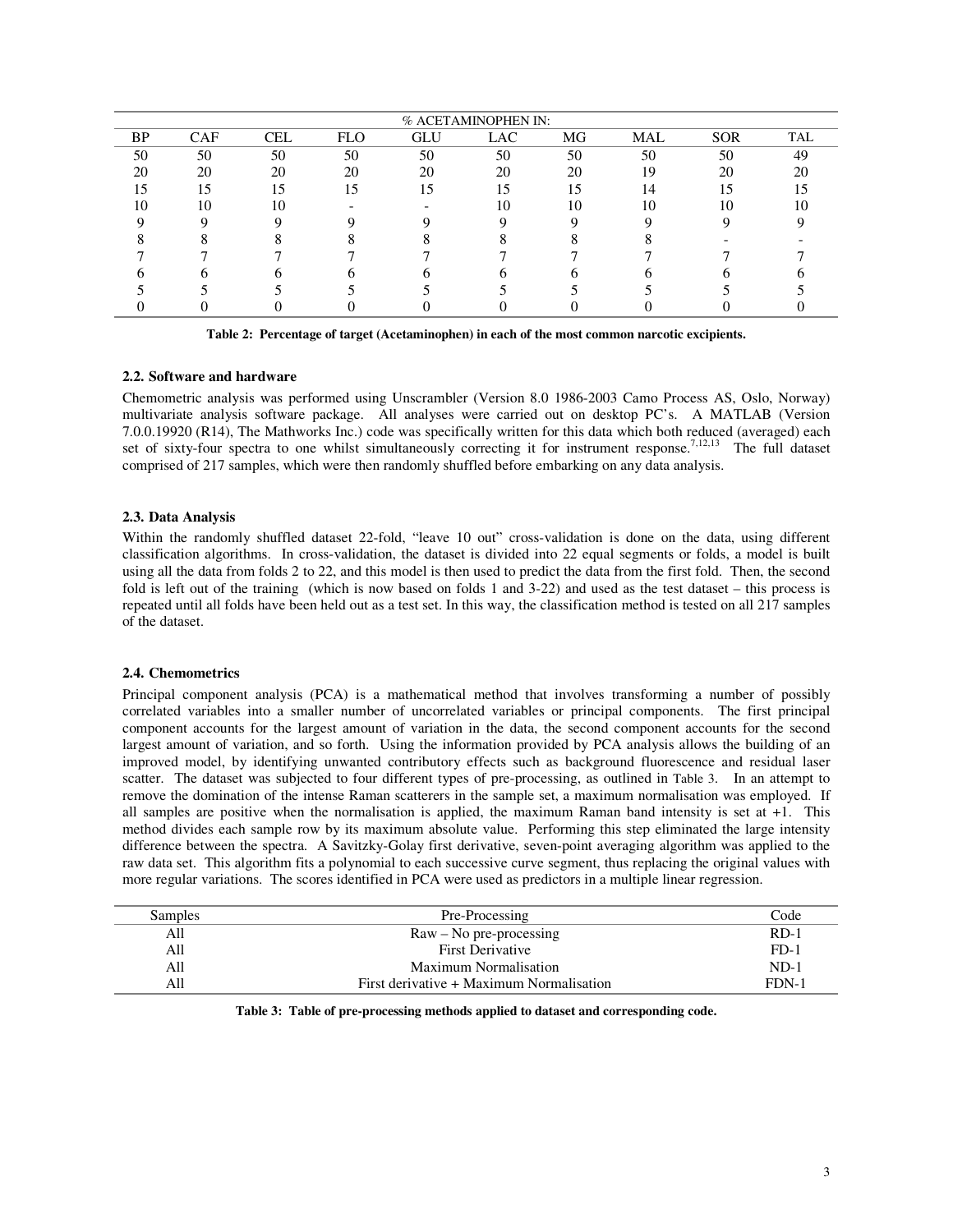## **2.5. Machine Learning**

Machine Learning, in its broadest sense, refers to the study of computer algorithms that improve through experience. In spectral classification, the goal of machine learning is to build a model of the how the Raman spectrum of a sample relates to the presence or absence of a target substance in that sample. The work presented here focuses specifically on the use of machine learning for the detection of acetaminophen. The following sections provide a brief description of the machine learning methods that were used.

## **2.5.1. Support Vector Machine**

The SVM $<sup>14</sup>$  is a powerful machine learning tool that is capable of representing non-linear relationships and producing</sup> models that generalise well to unseen data. For binary classification, a linear SVM (the simplest form of SVM) finds an optimal linear separator between the two classes of data, in this case acetaminophen and non-acetaminophen samples. This optimal separator is the one that results in the widest margin of separation between the two classes, as a wide margin implies that the classifier is better able to classify unseen spectra. Typically, it is not possible to find a classifier that completely separates the data. In fact, efforts to produce a classifier that completely separates the data could result in an over fitted model that performs poorly on test data. In order to regulate this overfitting, SVMs have a complexity parameter, C, which determines the trade-off between choosing a large-margin classifier and the amount by which misclassified samples are tolerated. A higher value of C means that more importance is attached to minimising the amount of misclassification than to finding a wide margin model.

To handle non-linear data, kernels (e.g. Radial Basis Function (RBF), Polynomial or Sigmoid) are introduced to map the original data to a new feature space in which a linear separator can be found. In addition to the C parameter, each kernel may have a number of parameters associated with it. For the experiments reported here, two kernels were used: the RBF kernel, in which the kernel width  $\sigma$  can be changed, and the Polynomial kernel, which also has one parameter – degree (*d*). Note that the linear kernel is equivalent to a Polynomial kernel of degree one and corresponds to the original input space. The SVM is considered useful for handling high dimensional data and should therefore be suited to the spectral domain. See Cristianini and Shawe-Taylor for more details on SVM classification.

#### **2.5.2. k-Nearest Neighbours**

k-Nearest Neighbours (kNN)<sup>15</sup> is a learning algorithm which classifies a test sample by firstly obtaining the class of the k samples that are the closest to the test sample. The majority class of these nearest samples (or nearest single sample when  $k = 1$ ) is returned as the prediction for that test sample. Various measures may be used to determine the distance between a pair of samples. In these experiments, the Euclidean distance measure was used. In practical terms, each Raman spectrum is compared to every other spectrum in the dataset. At each spectral data point (wavenumber axis) the difference in intensity between the two spectra is measured (distance). The sum of the squared distances for all the data points (full spectrum) gives a numerical measure of how close the spectra are i.e. nearest neighbours.

### **2.5.3. C4.5**

The C4.5 decision tree<sup>16</sup> algorithm generates a series of "if-then" rules that are represented as a tree structure. Each node in the tree corresponds to a test of the intensity at a particular wavenumber. The result of a test at one node determines which node in the tree is checked next until finally, a leaf node is reached. Each leaf specifies the class to be returned if that leaf is reached.

## **2.5.4. Ripper**

 $RIPPER<sup>17</sup>$  (Repeated Incremental Pruning to Produce Error Reduction) is an inductive rule-based learner that builds a set of prepositional rules that identify classes while minimising the amount of error. The number of training examples misclassified by the rules defines the error. RIPPER was developed with the goal of handling large noisy datasets efficiently whilst also achieving good generalisation performance.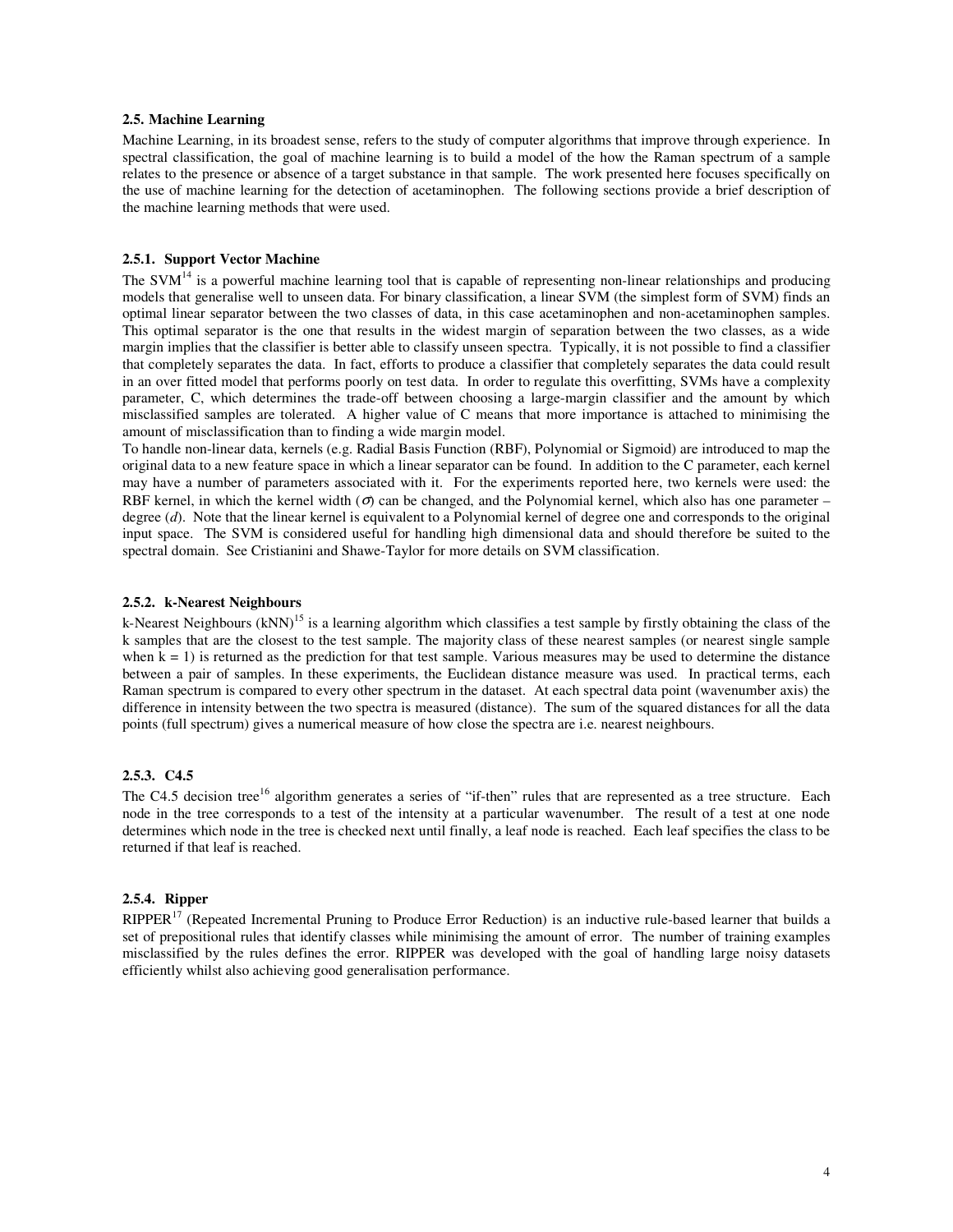#### **2.5.5. Naïve Bayes**

Naïve Bayes<sup>18</sup> is a classification technique, which for each class calculates the probability that the test sample belongs to that class, given the intensities at each point in the spectrum. It then returns its prediction as the class with the highest probability. One potential failing of this approach is that it is based on the assumption that each attribute (i.e. wavenumber) is independent, which is not true for spectral data. However, it has been shown in other application domains that Naïve Bayes classifiers can work well, even when this independence assumption does not hold.<sup>19</sup>

## **3. RESULTS & DISCUSSION**

We first examined the data set using traditional chemometrics and followed a step-by-step procedure to investigate the factors that will influence the methods for identifying and quantifying acetaminophen in mixtures.



Figure 1: A) Raw dataset showing the varying baseline offsets of some samples. B) 4-Nitroaniline – raw – intense Raman **scatterer.**

The collection of spectra above (Figure 1) represents some of the raw data collected. No pre-processing has been attempted and no baseline corrections have been made. There is an obviously large variation in Raman intensity between samples (Figure 1 A). The 4-nitroaniline sample (Figure 1 B) is a very strong Raman scatterer with an intensity of more than ten times that of any other sample investigated. In addition, the samples in figure 1 A were recorded using much longer exposure times (20-30 seconds) than the 4-Nitroaniline (3 seconds). This highlights one of the difficulties associated with using Raman spectroscopy, which is the wide variance in spectral intensity, which must be taken into account when developing analytical methods. The second noticeable effect in the raw Raman spectra is the variable baseline, which dominates some samples. This can be attributed to either fluorescence or residual laser scatter, and it increases proportionally with the exposure time, as does the Raman signal. Longer exposure times are needed for samples with these interferences in order to obtain defined Raman peaks, however this also increases the impact of sloping background and baseline offset in multivariate analysis. In order to identify the variation in the Raman dataset due to baseline effects and intensity effects PCA was carried out on the uncorrected spectra (Figure 2).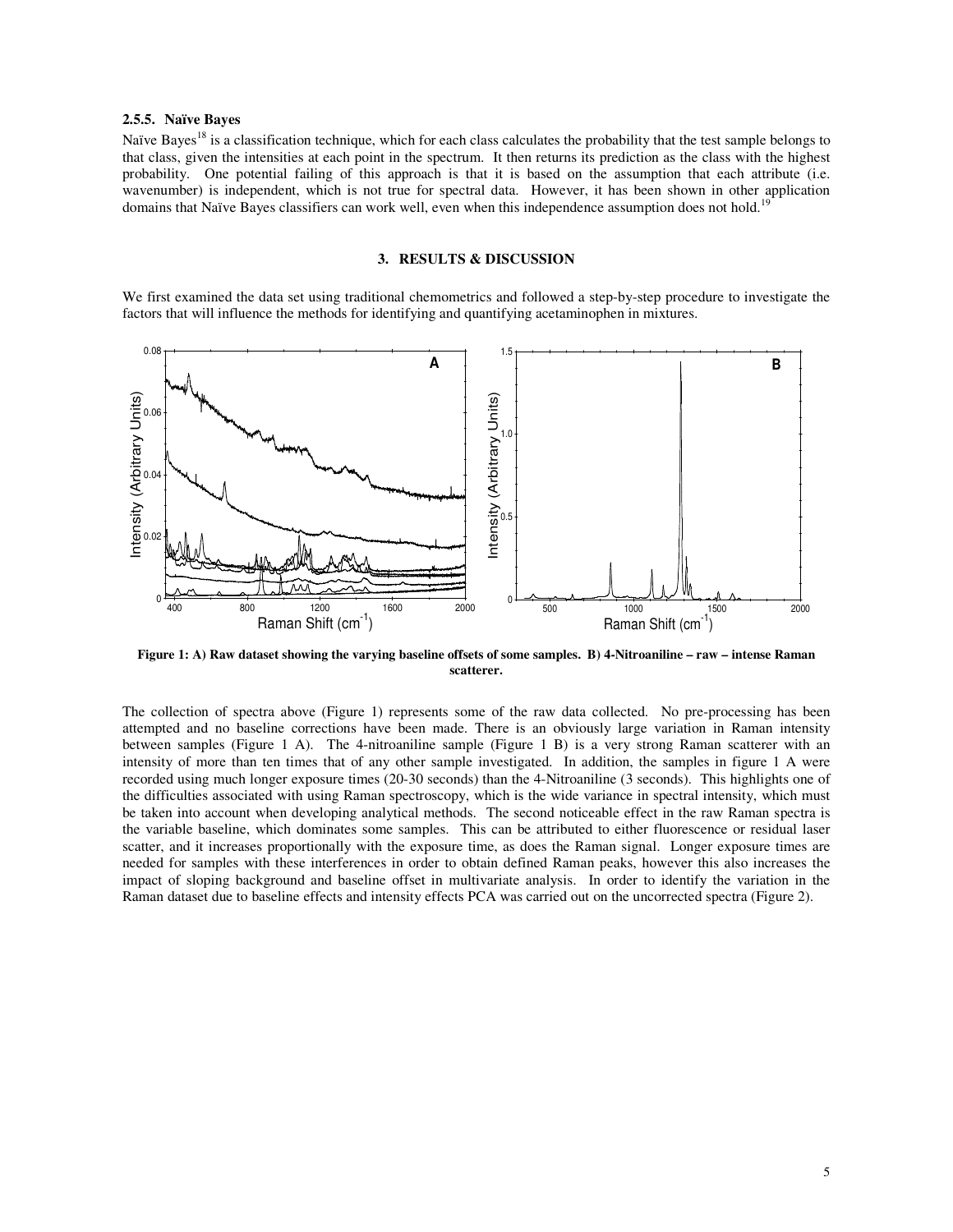

Figure 2: A) PCA Scores loading B) PCA x-loadings spectrum PC1 C) PCA x-loadings spectrum PC2 D) PCA x-loadings **spectrum PC3 for RD-1 dataset.**

The scores plot between the 2 major components (Fig. 2A) shows that there is very little separation of samples according to the target analyte concentration. PC1 (Fig. 2B) essentially describes underlying baseline effects and accounts for a lot of variation (85% explained variance). Separation along PC1 is due to the baseline effect. PC2, 10% explained variance, (Figure 2 C) essentially represents 4-Nitroaniline, the most intense Raman scatterer sampled (Figure 1B). The third PC, 1% explained variance, (Fig 2 D) is due to pure potassium iodate (another intense Raman scatterer) with another baseline contribution. These 3 PC's represent 96% of the spectral variation in the raw spectral data, which hinders the identification of the target analyte. It is therefore obvious from PCA that the data needs to be corrected for both baseline and Raman intensity effects before it can be used for analyte classification.

The only automated and reproducible method for background correction, which is available to us at the moment, is the use of derivatisation. While this has drawbacks in making the data more difficult to understand, it does enable the reproducible removal of baseline effects. Therefore, we performed a first derivative to remove the baseline effects and the PCA model run once more under identical conditions. PC1 (not shown) in this case now accounts for 68% of the spectral variation, and when examined is seen to be due to the 4-nitroaniline sample (strong Raman scatterer). The large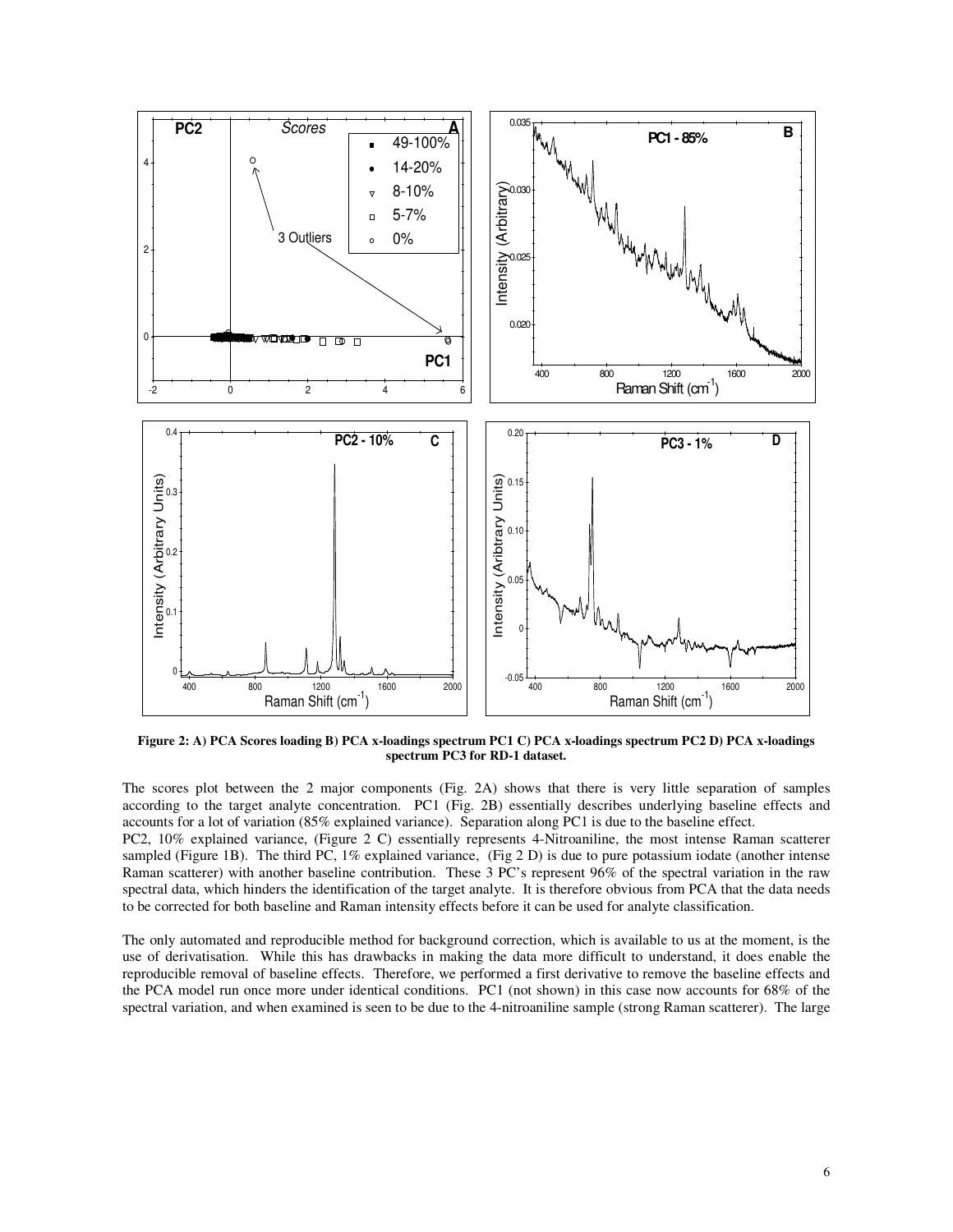disparity due to the background effects was eliminated. However, the dominance of PC1 due to Raman intensity effects still needs to be accounted for, otherwise it will have an overly large influence on the chemometric process.

The next step was to remove the absolute Raman intensity effects by normalizing each Raman spectrum to the most intense peak. This should remove the large weightings being assigned to individual Raman spectra like that of 4 nitroanailine. PCA was repeated on this dataset and the scores plot for the first 2 PC's is shown in Figure 3.



Figure 3: Scores plot of PC1 vs. PC2, on 1<sup>st</sup> derivative and normalised dataset showing separation of samples based on **acetaminophen concentration.**

This scores plot demonstrates the effect of background removal and the normalisation of the dataset. There is now a clear distinction between samples with no target analyte present and those with the acetaminophen present. The zero acetaminophen concentration samples are found at negative PC1 scores whilst those most heavily concentrated with the target analyte (50-100% range) are found at positive PC1 scores. The smaller concentrations (5-10%) lie scattered in between the two sets. PC1 which contributes the most to the model (26%) is related to acetaminophen, as can be seen by comparing the loadings plot with the 1<sup>st</sup> derivative plot of the Raman spectrum of acetaminophen Figure 4. The reason for the separation of samples along PC2 is less clear-cut and examination of the loadings plot (not shown) and Raman spectra did not reveal any significant explanation. However, it does appear that the some of the separation is related to the sugar based excipients, with predominately high concentration glucose mixtures in the upper two quadrants and lactose based mixtures in the lower two.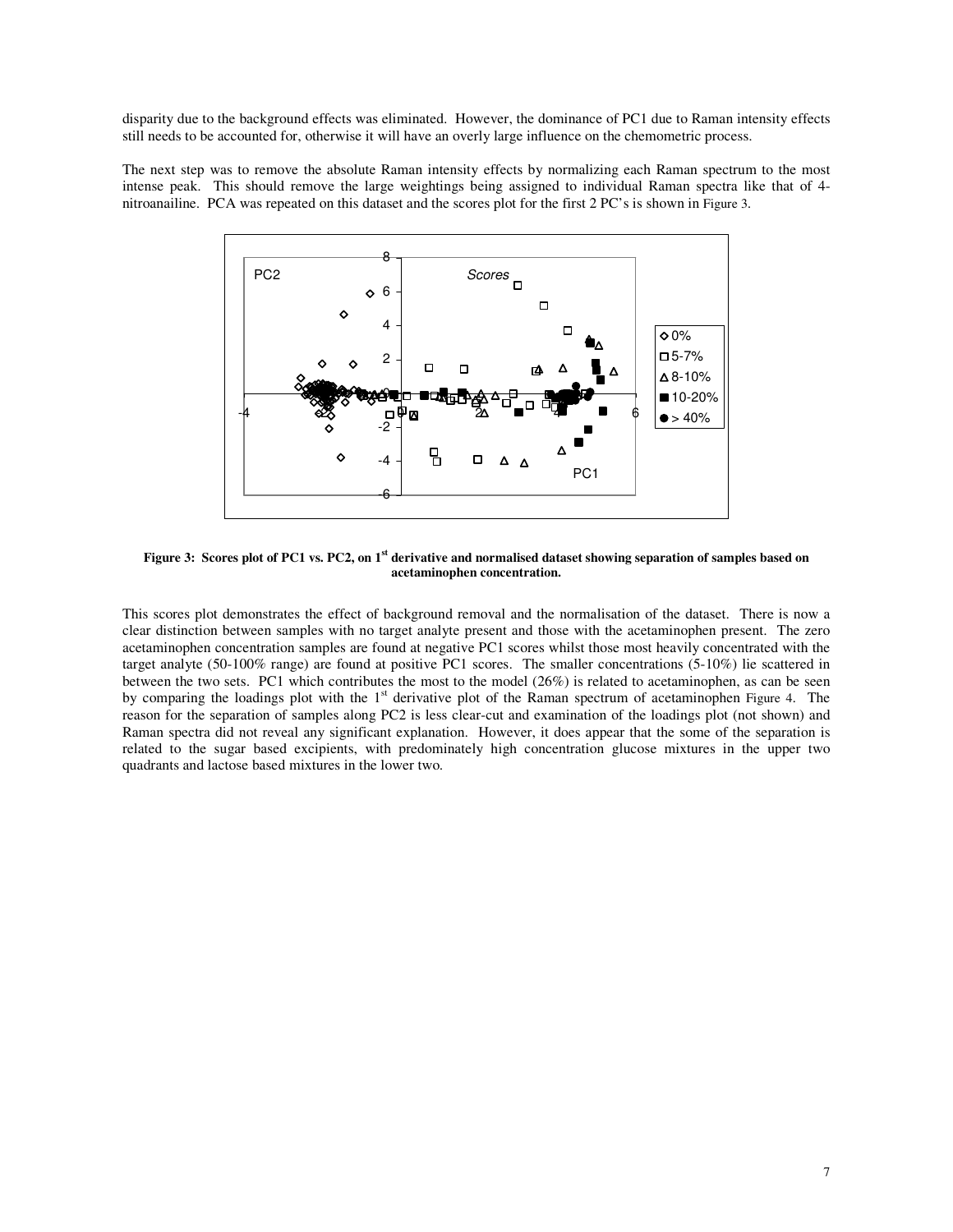

Figure 4: Top - First Derivative of acetaminophen; Bottom – From PCA overview – PC(x-expl): 1(26%) from FND-1 dataset.

The samples in Figure 3 have been separated according to the acetaminophen concentration by applying first derivative and maximum normalisation to correct for baseline offsets and intensity differences respectively. In order to determine numerically the accuracy of classifying samples according to the presence of acetaminophen, we adopted a simple threshold test based on Principal Component Regression (PCR). If the predicted concentration of acetaminophen in a sample is lower than the threshold then it is said not to contain acetaminophen. If the predicted concentration is higher than the threshold then it is said not to contain acetaminophen. The errors described in Table 4 give the frequency at which this binary determination was incorrect.

| <b>Dataset</b> |         | <b>Threshold</b> |         |
|----------------|---------|------------------|---------|
|                | $2\%$   | $3\%$            | $5\%$   |
| $RD-1$         | 56.0%   | 55.1%            | 48.6%   |
| $FD-1$         | 57.1%   | 56.1%            | 49.3%   |
| $ND-1$         | 18.4%   | 16.6%            | 12.0%   |
| $FND-1$        | $7.4\%$ | $4.6\%$          | $5.1\%$ |

**Table 4: Percentage % error of PCR classification.**

This is a simple binary test for comparing the PCR results with the machine learning results in Table 5. The PCR results reflect the gradual improvement of the dataset model due to the PCA. Surprisingly the first derivative PCR results were all less accurate than the raw dataset. When faced with these results it was decided to repeat calculations but on normalised data only i.e. without the first derivative applied. This treatment produced better classification accuracy than both the raw dataset and first derivative only. From this we can assume that a more efficient method for correcting for the inherent weighting between spectra in this Raman dataset. Applying the first derivative algorithm in combination with a maximum normalisation transformation and setting a threshold value of three percent produced a classification accuracy of 4.6% which was the best model developed.

As shown in Table 5, the machine learning analysis methods were found to surpass the traditional chemometrics methods in classification of samples.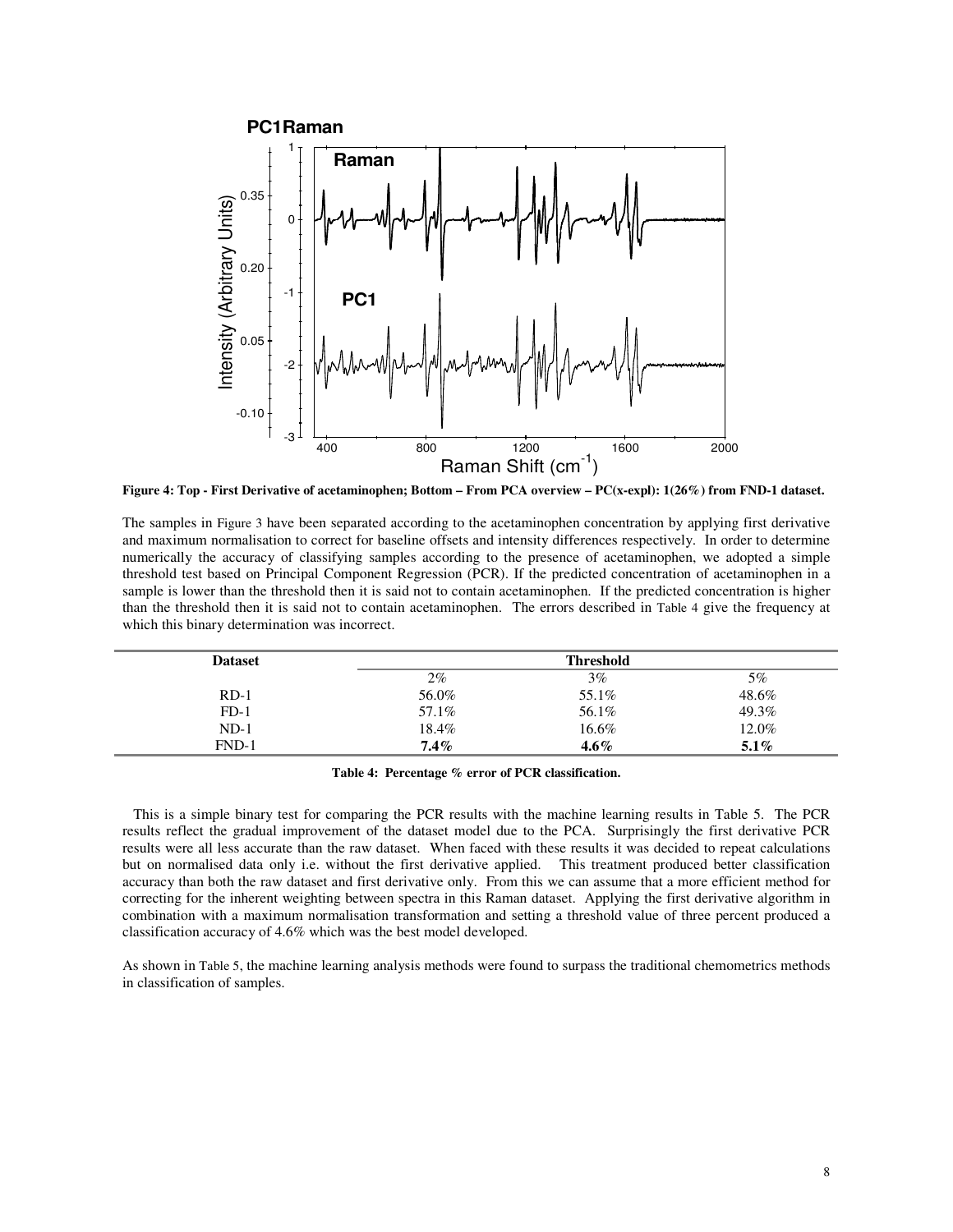| Method               | <b>RD-1</b>                    | $FD-1$                | FND-1                 |
|----------------------|--------------------------------|-----------------------|-----------------------|
| <b>RBF SVM</b>       | $5.1\%$                        | $0.9\%$               | $0.9\%$               |
|                      | $(C=1000, \sigma$<br>$=0.01$ ) | $(C=10, \sigma=0.01)$ | $(C=10, \sigma=0.01)$ |
| Polynomial SVM       | 5.1%                           | 4.1%                  | $0.9\%$               |
|                      | $(C=100, d=1)$                 | $(C=0.1, d=1)$        | $(C=1, d=1)$          |
| K-Nearest Neighbours | $12.0\%$                       | 5.1%                  | $3.2\%$               |
|                      | $(k=1)$                        | $(k=6)$               | $(k=1)$               |
| C4.5                 | $11.5\%$                       | $1.8\%$               | $1.4\%$               |
| Ripper               | 14.7%                          | $1.4\%$               | $1.4\%$               |
| Naïve Bayes          | 24.0%                          | 25.3%                 | $6.0\%$               |

Table 5: Percentage error of Machine Learning methods in the classification of acetaminophen presence in solid mixtures e.g. **a result of 4.6% means that 10 samples were misclassified in total.**

Table 5 shows the results of five different machine learning classification methods (the results for both RBF and Polynomial kernel SVMs are shown) on three versions of the acetaminophen dataset, i.e. raw, first derivative, and first derivative normalised. For all these methods, the WEKA<sup>15</sup> implementation was used. The default settings were used for C4.5, Ripper, and Naïve Bayes. For SVMs, RBF, and Polynomial kernels with different parameter settings were tested. The parameter settings that achieved the best results are shown in parentheses. Similarly, for kNN, the table shows the value for *k* (number of neighbours) that resulted in the lowest percentage error. The kNN method was tested for values of *k* from 1 to 20.

In Table 5, the lowest error of 0.9% was achieved by the SVM on the FD-1 (using a RBF kernel with C=10 and  $\sigma$ =0.01) and on the FND-1 dataset (using a linear kernel with  $C=1.0$ , a RBF kernel also managed this level of accuracy). However, a paired t-test shows that there is no significant difference the results achieved by the SVM on FND-1 and all the other classifiers whose error values are highlighted in bold in the table. The paired t-test is based on a 5% confidence level and, because a cross-validation test was run, uses a corrected variance estimate, as recommended by Nadeau & Bengio.<sup>20</sup> The error of 0.9% equates to the misclassification of two samples out of the 217. The RBF kernel (on FD-1) and the linear kernel (on FDND-1) misclassified two different samples, which implies that the misclassification is an inherent property of the different classifiers used, as opposed to being caused by an outlier in the dataset.

A significant difference was observed between the best PCR model (using a threshold of 3% on the FND-1 dataset) and the linear kernel SVM on the FND-1 dataset (Note that only the RBF SVM and Polynomial SVM significantly improve on the best PCR result). Overall, the SVM appears to exhibit the best results, matching or outperforming all other methods on the raw and pre-processed data. As with the chemometric methods, three of the classifiers (kNN, C4.5 and Ripper) improve their accuracy when based on the pre-processed versions of the dataset. The Naïve Bayes classifier does not improve until a first derivative followed by a maximum normalisation has been applied to the data, whereas the SVM achieves a good performance on all versions of data.

These results have shown that machine learning methods are capable of outperforming the traditional chemometric methods in the classification of the target acetaminophen based on spectral data. They have also shown that the classification accuracy of these machine learning methods can be improved by pre-processing techniques such as first derivative and maximum normalisation.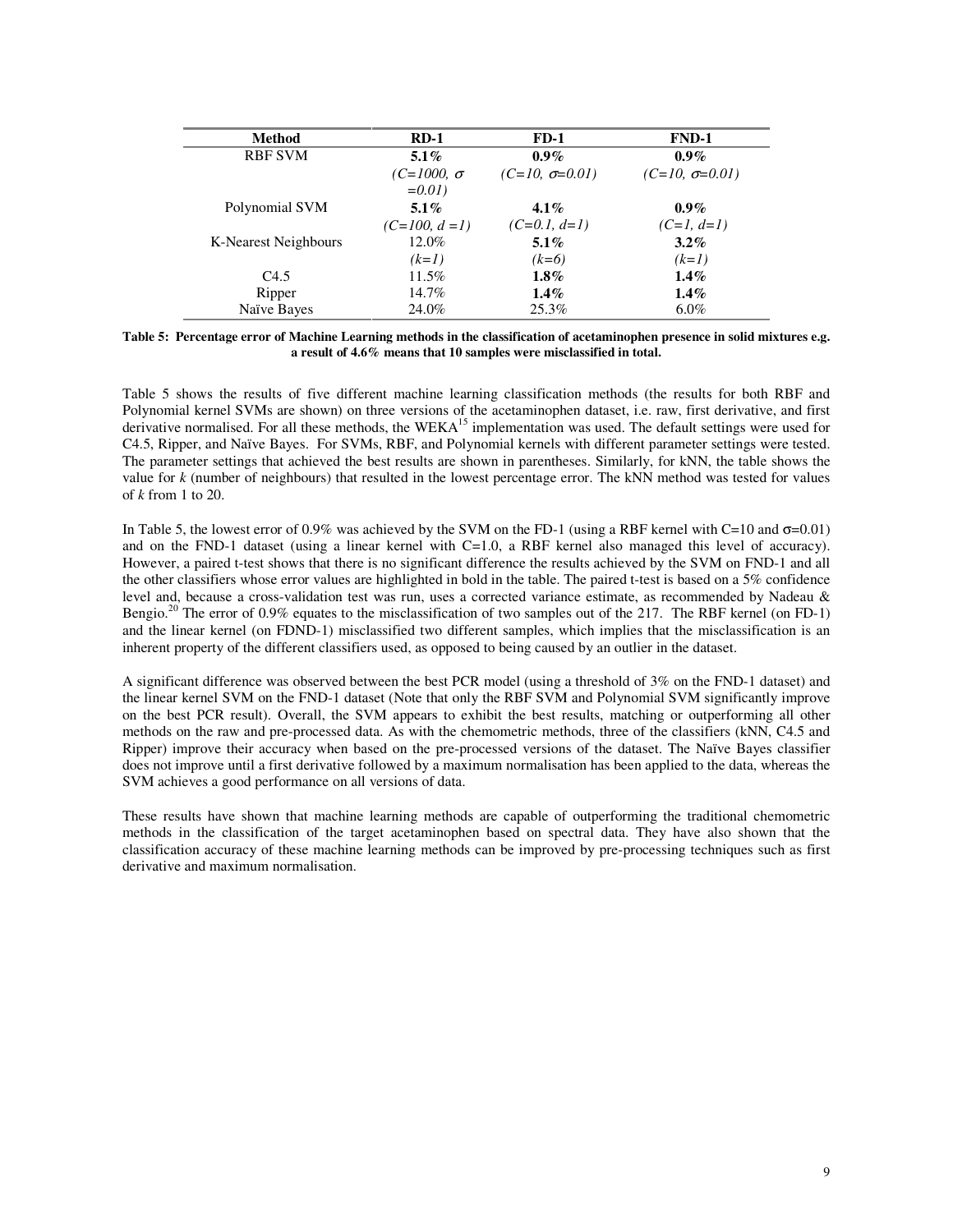## **4. CONCLUSIONS**

The Raman spectra of a wide variety of solid mixtures containing the target analyte (acetaminophen) in various concentrations were collected. The resulting spectra were analysed using traditional chemometrics to investigate the principal factors that influence the development of qualitative and quantitative analysis methods. Initial investigations identified these as baselines due to fluorescence and/or residual laser scatter and Raman intensity effects. Preprocessing techniques such as first derivative and maximum normalisation reduced the impact of these unwanted effects and allowed sample separation according to acetaminophen concentration. Performing PCR and SVM gave a numerical accuracy of this classification technique. The SVM classifier based on data, which has had a first derivative followed by maximum normalisation applied to it, has been shown to outperform PCR in the identification of Acetaminophen. The superior performance of the SVM over all other methods used in this research is particularly evident when the raw data is used as the input. The majority of machine learning methods have also been shown to benefit from the preprocessing techniques of first derivative and maximum normalisation.

To further deal with problems such as misclassification of samples, future work could investigate the use of PCA in combination machine learning methods such as SVM. This might contribute an illustrative identification element to machine learning, which would permit recognition of misclassified samples in the form of Raman spectra. The development of an automated baseline removal programme would also greatly improve pre-processing techniques

## **5. ACKNOWLEDGEMENTS**

This work was funded via a Basic Research grant from Enterprise Ireland: "Quantitative Raman Spectroscopy using Machine Learning Methods: Hazardous and Illicit Substance Analysis" (SC/2003/334/Y). The Raman instrumentation was provided by the National Centre for Biomedical Engineering Science as part of the Irish Higher Education Authority's Programme for Research in Third Level Institutions. The support of Science Foundation Ireland is also acknowledged.

## **6. REFERENCES**

<sup>1</sup> I.R. Lewis, H.G.M. Edwards, *Handbook of Raman Spectroscopy –From the Research Laboratory to the Process Line*, Marcel Dekker, Inc., New York, 2001.

<sup>2</sup> I.P. Hayward, T.E. Kirkbride. D.N. Batchelder, R.J. Lacey, "Use of a Fibre Optic Probe for the Detection and Identification of Explosive Materials by Raman-Spectroscopy", *J. Forensic Sci.*, **40**, 883-884, (1995).

<sup>&</sup>lt;sup>3</sup> B.J. Kip, T. Berghmans, P. Palmen, A. Van Der Pol, M. Huys, H. Hartwig, M. Scheepers, D. Wienke, "On the use of recent developments in vibrational spectroscopic instrumentation in an industrial environment: quicker, smaller and more robust", *Vib. Spectrosc.*, **24**, 75–92, (2000). 4

S.D. Harvey, M.E. Vucelick, R.N. Lee, B.W. Wright, "Blind field test evaluation of Raman spectroscopy as a forensic tool", *Forensic Sci. Int.*, **125**, 12–21, (2002).

<sup>5</sup> A.G. Ryder, G.M. O'Connor, T.J. Glynn, "Quantitative analysis of cocaine in solid mixtures using Raman spectroscopy and chemometric methods," *J. Raman Spectros.*, **31**, 221-227, (2000).

<sup>&</sup>lt;sup>6</sup> A.G. Ryder, "Classification of narcotics in solid mixtures using Principal Component Analysis and Raman spectroscopy", *J. Forensic Sci.*, **47**, 275-284, (2002).

<sup>7</sup> R.L. McCreery, *Handbook of Vibrational Spectroscopy*, 251-289, John Wiley & Sons Ltd., Chichester, 2002.

<sup>8</sup> A.G. Ryder, G.M. O'Connor, T.J. Glynn, "Identifications and quantitative measurements of narcotics in solid mixtures using near-IR Raman spectroscopy and multivariate analysis", *J. Forensic Sci.*, **44,** 1013-1019, (1999). 9

S.E.J. Bell, L.J. Barrett, D.T. Burns, A.C. Dennis, S.J. Speers, "Tracking the distribution of "ecstasy" tablets by Raman composition profiling: A large scale feasibility study", *The Analyst*, **128**, 1331-1335 (2003).

<sup>10</sup> S.E.J. Bell, D.T. Thorburn. A.C. Dennis, J.S. Speers, "Rapid analysis of ecstasy and related phenethylamines in seized tablets by Raman spectroscopy", *Analyst*, **125,** 541-544, (2000).